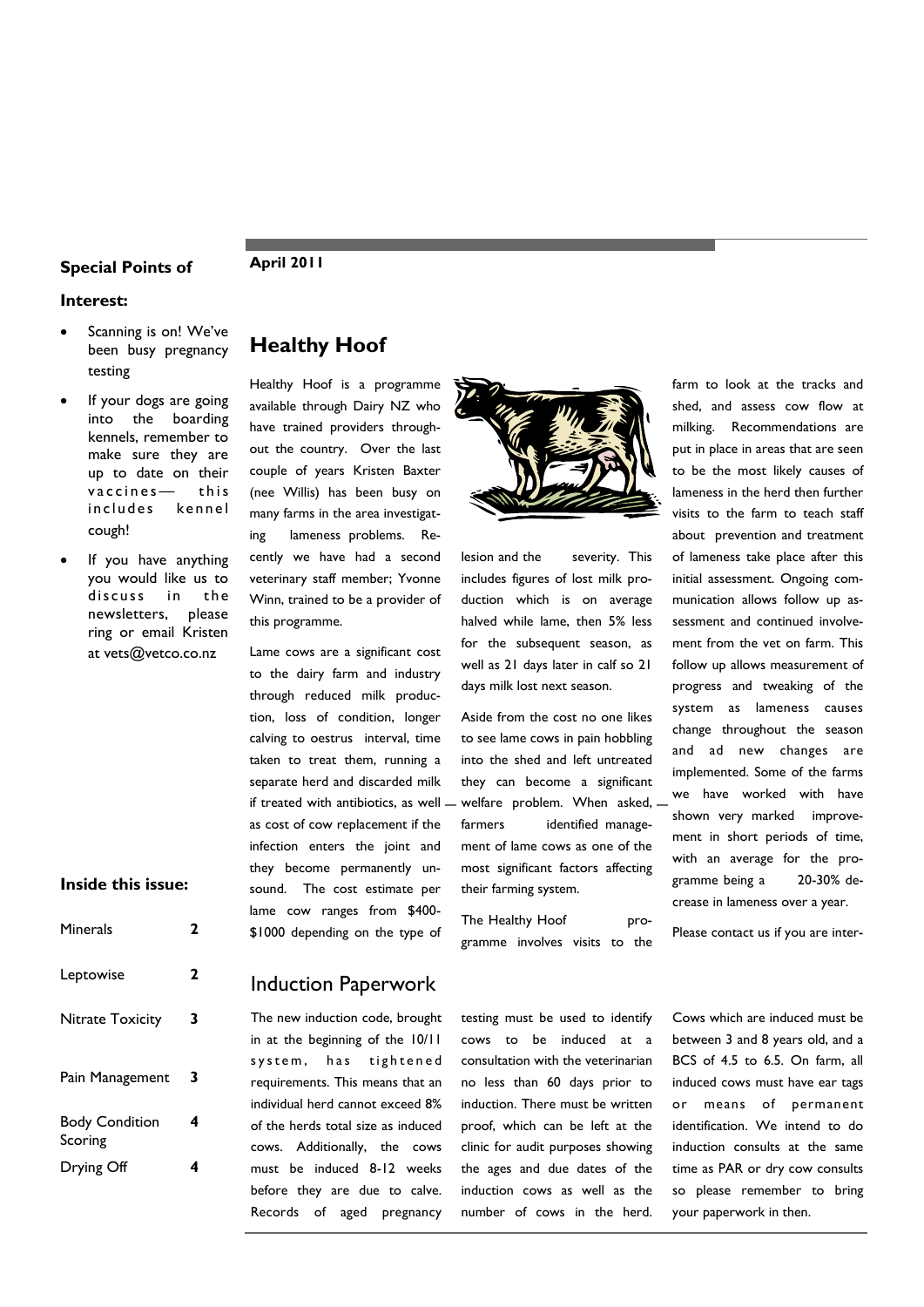

As preventative animal health management programmes overtake the 'ambulance at the bottom of the cliff' approach, trace element and mineral supplementation is becoming a much greater proportion of farmers' animal health spending.

Maintaining mineral and trace element levels will both minimise health problems and contribute to the overall productivity of the herd. Minerals affect fertility, hoof health, growth, and milk production along with susceptibility to disease. Appropriate and timely supplementation maximizes the benefits to the farmer and stock. Low blood or storage mineral levels without evidence of clinical disease cause severe production losses. Inappropriate or insufficient supplementation is the most common cause of this subclinical disease.

Occasionally, mineral interaction with other elements in the soil or pasture may result in low mineral levels despite seemingly adequate supplementation. A well-known example of this is the copper/molybdenum interaction, whereby high molybdenum levels in soil will prevent adequate absorption of copper from pasture.

During the wintertime, mineral usage and need changes due to changes in feed and production. The best way to prevent productivity losses over winter is to ensure adequate levels before the risk period, by supplementing cows and ewes in May/June if required. Cattle are especially susceptible to copper deficiency over the winter period, and copper supplementation prewinter is generally advantageous.

Cows and calves are often selenium deficient, and this can have a large impact on production. Supplementation is easy, so if your calves are not growing as expected, mineral testing may help identify a deficiency.

The only way to determine if your stock have adequate mineral levels is to check their blood or liver levels. Different minerals are best tested for at different times of the year. Each farm is unique in its mineral needs, and testing can be focused on your farm's history and areas of concern.

The minerals we concentrate most on in Southland are cobalt, copper, selenium, magnesium, and calcium. We see clinical deficiencies in each of these at different times of year and in different classes of stock. Stock off grazing for the winter are



staff are as well. As we are heading towards the end of the season and drying off, the season for leptospirosis infection is just beginning. All dairy cows, calves, heifers and bulls need to be vaccinated yearly for lepto, as not only are the cows at risk, but you and your

LEPTOWISE

Calves need two vaccinations 4-6 weeks apart, and older cattle

# BSURE Milk Testing

Remember to bring in your bulk tank milk samples for a free BSURE test. We know that adult dairy cows carry a worm burden. Although this generally does not affect them clinically, i.e. they don't get scours, they will have a production response

need a jab every twelve months. Before injecting your own cows you must come in for a Lepto consultation. This half hour chat is an important reminder of all the other factors involved in a complicated disease, and is important for the farm owner or manager to attend. Staff are also encouraged to attend to emphasise the need to take responsibility for their own

if drenched. The BSURE test measures the amount of antibodies to worms your cows are releasing in their milk. In older cattle this is a much more effective method than measuring eggs in their feces. If your cows antibodies are above a certain,

safety. Please ring Mel or Sheryll and make an appointment for your consult as soon as possible.



we can estimate the production benefit from drenching. Remember, if you cows have worms in the autumn, they will also have worms in the spring!

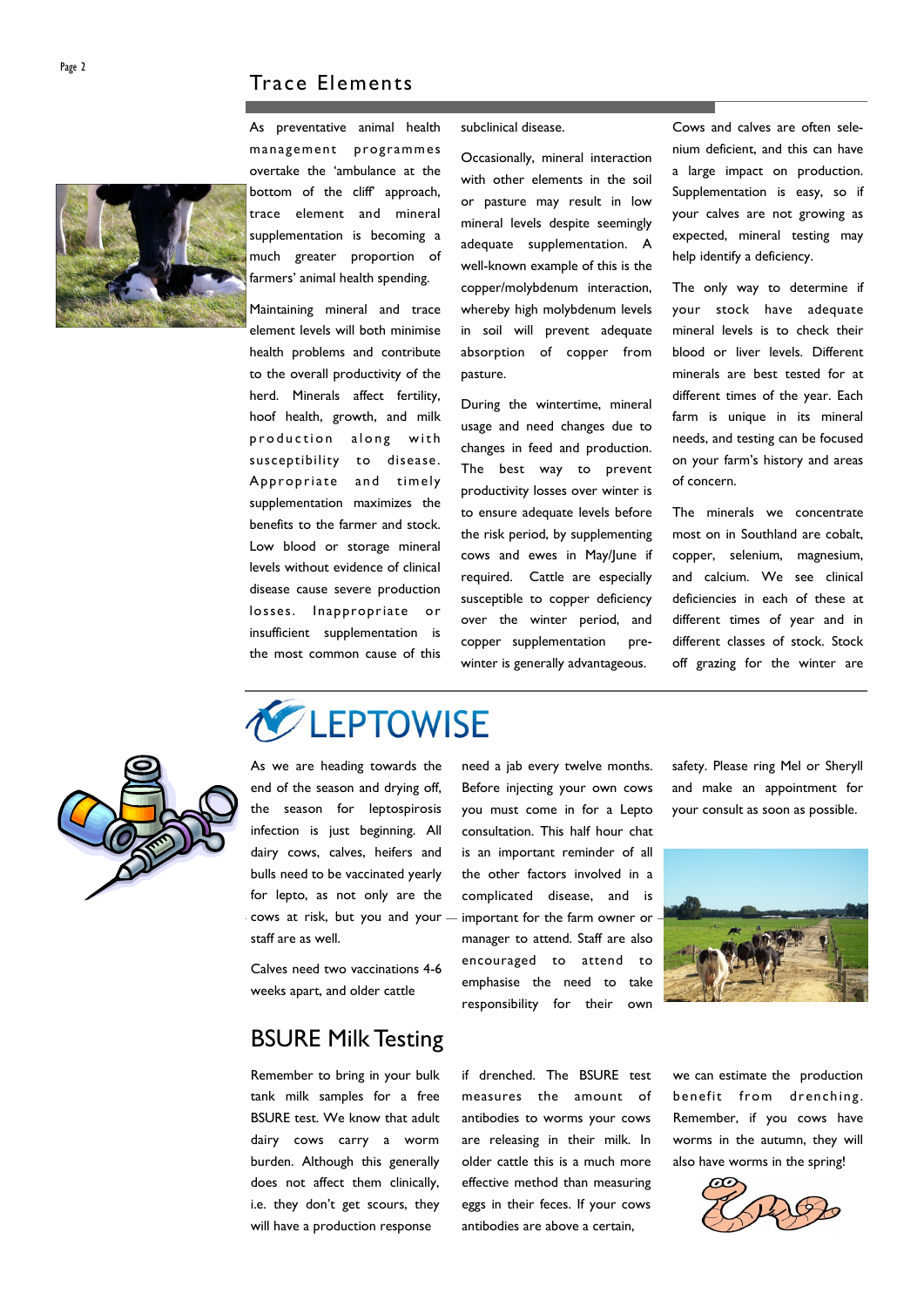### Pain Management

Pain research has been evolving for the past decade, and our understanding of pain in animals has been growing by leaps and bounds. Recent research methods in dairy cows have improved dramatically, allowing measurement of physical parameters which have a strong relationship with pain responses.

This research has proved that pain responses in dairy cows are virtually the same as those in humans—ie like humans there is a range of responses, but damage to tissue can be graded mild, moderate, or severe and all humans or cows will agree with those gradings.

Since cows are a prey species, for hundreds of thousands of years they have evolved to hide pain. Predators will tend to go for the weakest members of a herd, and therefore masking pain would be of great benefit to the individual. The several thousand years that we have domesticated animals, have, if anything speeded up this evolution, with sick or injured animals being culled.

For this reason, cows do not show pain until it is severe enough that body systems are compromised. Commonly this is demonstrated on farm, since<sup>-</sup> cows will first start to show clinical signs when a disease is so advanced treatment is not effective.

On a practical basis, this means that any wound or disease which would be painful to us is just as painful to the cow. Very few people would allow a doctor to cut off an infected toenail without some sort of pain relief. Equally, we should be providing lame cows with pain relief. Any woman who has had mastitis will attest to the fact that it is extraordinarily sore. Equally, cows which have mastitis with red, hot, inflamed quarters should be given pain relief. In both these cases, research has proven there is a financial benefit to the farmer, as well as a welfare benefit to providing pain relief.

Options for pain relief in cattle which can be dispensed are reserved to non-steroidal anti-inflammatory drugs, or NSAIDs. These are the same family and have the same action as paracetamol. All drugs in this family actually work best if given before the inflammation begins, as they prevent the positive feedback loop which begins when tissue is damaged and racks up the pain response from there. Therefore, the best outcomes are achieved before pain is caused. For this reason, use of NSAIDs prior to treating lame cows or assisting calving leads to a more comfortable, more productive cow.

There are five NSAIDs licensed for use in cattle in New Zealand, several of which have no milk withholding period. Their mechanism of action is very similar in all cases, but the individual drug molecules are effective for different periods of time. At your PAR consult each year we discuss the appropriate choice and use of these drugs in your farming system.

Other pain relief includes local anaesthetic and alpha-2 agonist drugs. These are both controlled drugs and must be used by a veterinarian. We often use local anaesthetic to provide pre-operative pain relief when removing horns, suturing wounds or performing operations. As local anaesthetic provides only short term pain relief we will often provide NSAIDs for longer term coverage. For particularly painful or jumpy lame cows we will often provide local anaesthetic to the leg, allowing safe and effective treatment. If you have any lame cows which fit this category, we are happy to come out and treat them.

When deciding whether to provide your cow with pain relief, ask yourself if you would want your partner or child to undergo the same injury or procedure without provision for pain relief. If not, there is likely to be a welfare and production benefit for providing her with some Key.



# Nitrate Toxicity

Nitrate toxicity will inevitably rear its ugly head again this season. Nitrate levels are quite high after dull overcast weather conditions, and brassica plants are particularly prone to building up nitrate levels. The highest concentration of nitrates are

found in the stems and stalks of the plants, as opposed to the leaves. Frosty mornings are particularly problematic. A general presentation is a few dead cows and quite a few standing in the paddock and struggling to breathe. It is

important to move these girls off the crop, slowly, as added stress could make their symptoms more severe. There is treatment for nitrate toxicity, so please ring the clinic immediately.